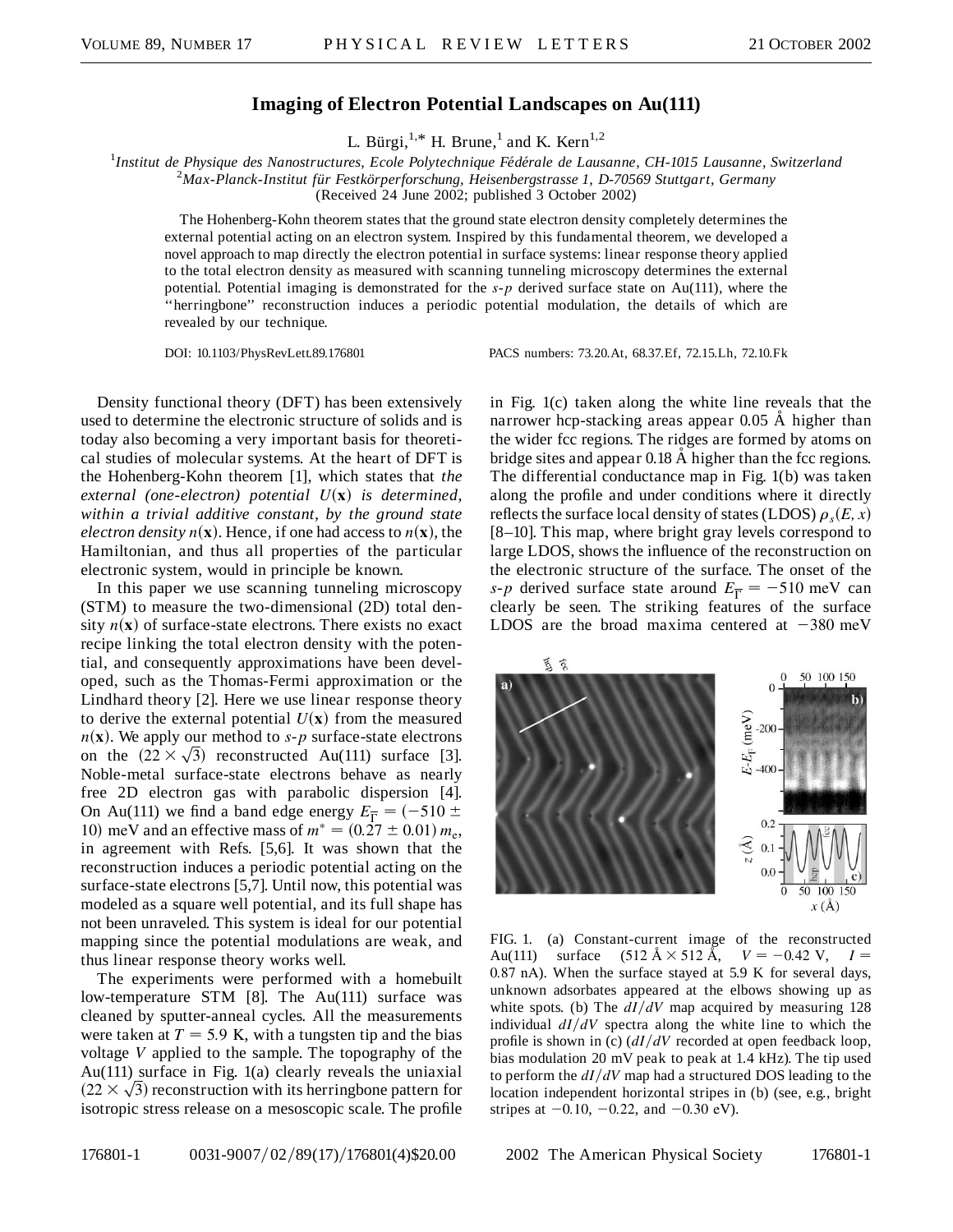and situated close to the ridges of the reconstruction and the enhancements around  $-470$  meV in the hcp regions.

The total (energy integrated) density of the surfacestate electron gas  $n(x)$  is conventionally obtained by integrating the LDOS derived from scanning tunneling spectroscopy (STS) from  $E_{\overline{\Gamma}}$  to  $E_{\overline{F}}$ . Since we are interested in 2D maps of  $n(x)$ , this seemed too time consuming, and we used the following approach yielding  $n(\mathbf{x})$ more directly. We used lock-in technique with a *rectangular* bias modulation between the lower band edge  $E_{\overline{\Gamma}} =$  $eV_{\overline{\Gamma}}$  and an upper bound  $E_f = eV_f$  localized between  $E_{\overline{\Gamma}}$ and  $E_F$  [Fig. 2(a)]. The modulation frequency was chosen far above the bandwidth of the feedback loop; thus the tip was stabilized through the time-averaged value of the tunnel current  $\bar{I} = \frac{1}{2}[I(V_{\bar{\Gamma}}) + I(V_{\rm f})]$ , which is proportional to the mean value of the two integrals of the surface LDOS from  $eV_{\overline{\Gamma}}$  and  $eV_f$ , respectively, to the Fermi level [11]. By inspecting Fig. 1(b) one concludes that the LDOS features due to the reconstruction have very little weight in such integrals, and thus  $\bar{I}$  is only weakly influenced by changes in the electronic structure stemming from the reconstruction. Therefore the tip-sample separation is almost unaffected by those electronic structure effects and can be assumed to be constant for our purposes [8,10].

For a rectangular bias modulation the lock-in output  $\Sigma$ is proportional to the difference between the high and the low bias values of the current,  $\Sigma(\mathbf{x}) \propto I(V_f, \mathbf{x}) - I(V_{\overline{\Gamma}}, \mathbf{x})$ . Under the conditions of our experiment ( $T = 5.9$  K and  $-510$  mV  $\lt$   $V$   $\lt$  0), and assuming a constant tip DOS, the tunneling current is a good measure for the integral of the LDOS [11]; therefore



FIG. 2. (a) The bias signal used for potential mapping switches between  $(V_{\overline{\Gamma}})$  and  $(V_f)$ . (b) Sketch of the dispersion relation of the Au(111)  $s-p$  surface state. (c) The spectrum taken right before having performed the measurement shown in Fig. 3 yields a ratio  $\rho_b/L_0$  of 0.7 (20 mV modulation).

$$
\Sigma(\mathbf{x}) \propto \int_{eV_{\overline{\Gamma}}}^{eV_{\text{f}}} dE[\rho_{\text{b}} + \rho_{2\text{D}}(E, \mathbf{x})]
$$
  
=  $e(V_{\text{f}} - V_{\overline{\Gamma}})\rho_{\text{b}} + n_{2\text{D}}(E_{\text{f}}, \mathbf{x}),$  (1)

where the surface LDOS is split into the bulk background and surface-state LDOS,  $\rho_b$  and  $\rho_{2D}(E, \mathbf{x})$ , respectively.  $\rho<sub>b</sub>$  is assumed to be constant, which is a good approximation for a noble metal in the narrow energy interval of interest.  $\Sigma(\mathbf{x})$  is directly related to the total electron density  $n_{2D}(E_f, \mathbf{x})$  of surface-state electrons with energy  $E_{\overline{\Gamma}} < E < eV_f$ , i.e., the total density of the electron gas with a "fictitious Fermi level"  $E_f$  [see Fig. 2(b)] [12]. The total density of surface-state electrons  $n_{2D}(E_f, \mathbf{x})$  can be inferred directly from the measured  $\Sigma(\mathbf{x})$  [Eq. (1)]:

$$
n_{2D}(E_f, \mathbf{x}) = n_0 \left[ \frac{\Sigma(\mathbf{x})}{\overline{\Sigma}} \left( 1 + \frac{\rho_b}{L_0} \right) - \frac{\rho_b}{L_0} \right],\tag{2}
$$

where  $n_0 = L_0 (E_f - E_{\overline{\Gamma}})$  is the total density of the free electron gas in the absence of any external potential,  $L_0 =$  $m^*/\pi h^2$  is the DOS of the free 2D electron gas, and  $\Sigma$  is the spatial average of  $\Sigma(\mathbf{x})$ .

Figure 3(a) shows the total density  $n_{2D}$  $(-320 \text{ meV}, \mathbf{x})$ on the reconstructed Au(111) surface. It was obtained from  $\Sigma(\mathbf{x})$  using Eq. (2) and the ratio  $\rho_b/L_0$  determined by tunneling spectra taken on clean surface spots right before and after the acquirement of the density map [Fig. 2(c)]. Only those tips were used for potential mapping where the spectra taken on clean terraces proved to be reasonably flat above the surface-state onset, ensuring that the assumption of a constant tip DOS is justified. The total density in Fig. 3(a) shows minima in the fcc regions and maxima on the fcc side of the ridges [see also solid line in Fig. 3(c)]. The total density  $n_{2D}(-320 \text{ meV}, \mathbf{x})$  of Fig. 3(a) can be very well understood in terms of the LDOS displayed in Fig. 1(b). Integrating the LDOS of Fig. 1(b) over energies in the corresponding interval  $[-520 \text{ meV}, -320 \text{ meV}]$  actually leads to a density very similar to the one displayed in Fig. 3(c). It is clear from Fig. 1(b) that the maxima in  $n_{2D}(-320 \text{ meV}, x)$  lying close to the ridges of the reconstruction are due to the broad LDOS peaks centered at  $-380$  meV.

Starting with the total density of surface-state electrons (with *E* in  $[E_{\overline{\Gamma}}, E_f]$ ) we now determine the potential using linear response theory. Any potential  $U^{\text{tot}}(\mathbf{x})$  acting on an otherwise free electron gas of density  $n_0$  induces rearrangements in the electron density, i.e., the density in the presence of  $U^{\text{tot}}(\mathbf{x})$  reads  $n(\mathbf{x}) = n_0 + n^{\text{ind}}(\mathbf{x})$  [13]. In linear response theory the Fourier transforms of *n*ind and  $U^{\text{tot}}$  are related by the susceptibility  $\chi(\mathbf{q})$  [2,14],  $n^{\text{ind}}(\mathbf{q}) =$  $\chi(\mathbf{q})U^{\text{tot}}(\mathbf{q})$ . For a 2D electron gas, and in linear order perturbation theory, the susceptibility (or so-called Lindhard function) is given by [15]

$$
\chi_{\rm L}(\mathbf{q}) = \begin{cases}\n-L_0 & \text{for } q \le 2k_{\rm F}, \\
-L_0(1 - \sqrt{1 - \frac{4k_F^2}{q^2}}) & \text{for } q > 2k_{\rm F},\n\end{cases}
$$
\n(3)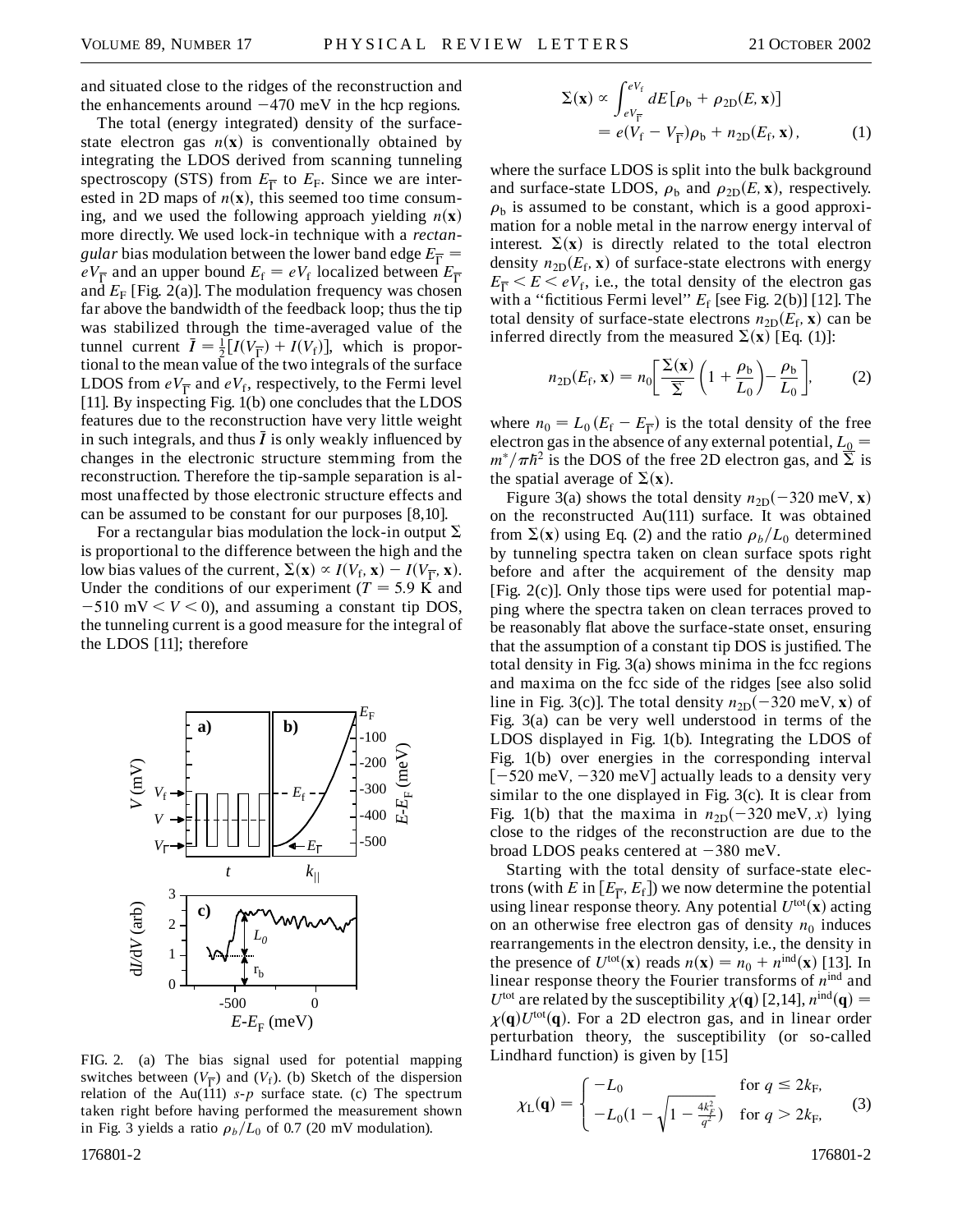

FIG. 3. (a) The  $512 \text{ Å} \times 512 \text{ Å}$  density map  $n_{2D}$ (-320 meV, **x**) acquired simultaneously with the constant-current topograph in Fig. 1(a)  $(I = 0.87 \text{ nA}, \nu =$ 2.43 kHz). (b) External potential map  $U(\mathbf{x})$  obtained by applying the Lindhard procedure to the density of (a)  $(k_f =$  $0.12 \text{ Å}^{-1}$ ). Dark levels correspond to more attractive potential regions. Solid lines in (c) and (d) show  $n_{2D}(-320 \text{ meV}, x)$  and  $U(x)$ , averaged over some line scans parallel to the white lines in (a) and (b). The thin line in (d) shows the potential derived with the Thomas-Fermi approximation. The dashed lines show  $n_{2D}(-450 \text{ meV}, x)$  (offset by  $-0.2n_0$  for clarity) and the corresponding  $U(x)$ .

where  $q = |\mathbf{q}|$ . The 2D Lindhard function is nonanalytic at  $q = 2k_F$  leading to Friedel oscillations [16].

Since the redistribution of electronic charge  $-en<sup>ind</sup>(**x**)$ itself contributes to the total potential, the latter is generally different from the external potential acting on the electrons, i.e., in linear response theory  $U(q)$  =  $\epsilon(\mathbf{q})U^{\text{tot}}(\mathbf{q})$ . In 2D,  $\epsilon(\mathbf{q})$  is given by [15]

$$
\epsilon(\mathbf{q}) = 1 - \frac{1}{2} \frac{e^2}{\epsilon_b \epsilon_0 q} \chi(\mathbf{q}), \tag{5}
$$

where  $\epsilon_{\rm b}$  is the dielectric constant of the medium surrounding the electron plane. Since the medium surrounding the 2D surface-state electron gas on noble metals, i.e., the 3D bulk electrons, is highly polarizable, we can set  $\epsilon_{\rm b} \rightarrow \infty$  and thus in our case  $U(\mathbf{q}) = U^{\text{tot}}(\mathbf{q})$ . Altogether, in good approximation, we can relate the external potential to the total density of the Au(111) surface state by

$$
n_{2D}(E_f, \mathbf{q}) = \chi_L(\mathbf{q}) U(\mathbf{q}). \tag{6}
$$

In our case  $k_F$  entering the Lindhard function [Eq. (3)] has to be replaced by  $k_f = \sqrt{2m^*(E_f - E_{\overline{\Gamma}})/\hbar^2}$ .

We wrote a computer program to map the potential. This program performs the fast Fourier transform of the density image  $n_{2D}(E_f, \mathbf{x})$ , divides this Fourier transform by the Lindhard susceptibility  $\chi_L(\mathbf{q})$ , and then does an inverse Fourier transformation to yield the potential map  $U(\mathbf{x})$ . The program was tested by applying the procedure to the total particle density in the presence of weak square potentials, calculated using simple quantum mechanics. The potentials determined with our program for such test electron densities agree very well with the input potentials, minor discrepancies being due to the fact that our procedure relies on *linear* response theory.

Figure  $3(b)$  shows the potential map of the Au(111) surface derived from the total electron density of Fig. 3(a) using the Lindhard approach. The potential modulation due to the herringbone reconstruction is clearly visible. Furthermore, there are features in the potential maps associated with surface and subsurface defects appearing as white and black spots in Fig. 1(a). It is not clear whether these features do represent the real potential, since the different chemical nature of the defects may induce changes in the bulk LDOS, and then the assumption of a constant  $\rho_b$  is no more justified. Therefore, we concentrate on the potential modulations induced by the reconstruction. In agreement with Chen *et al.* [5] we find that surface-state electrons are less strongly bound in fcc than in hcp regions. In addition, we find that the regions close to the reconstruction ridges are more attractive than fcc and hcp regions; see the profile in Fig. 3(d).

We now discuss the robustness of our method to the choice of  $E_f$  and to tip changes. Clearly, the total electron density  $n_{2D}(E_f, \mathbf{x})$  depends on the choice of  $E_f$ , i.e., the bias modulation used during the measurement. But of course, if our potential mapping is correct, the resulting external potential should be independent of  $E_f$ . This is